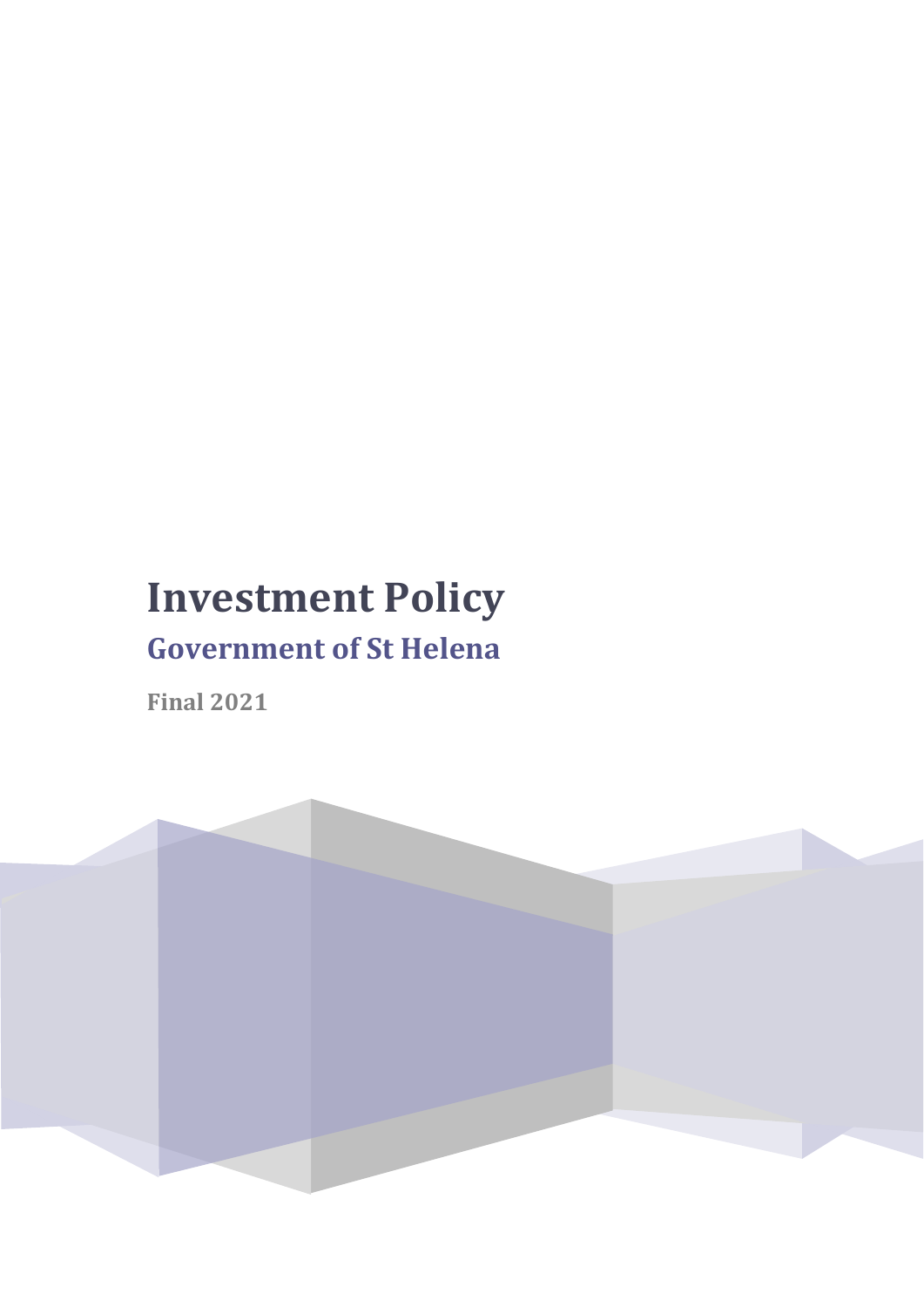# **Table of Contents**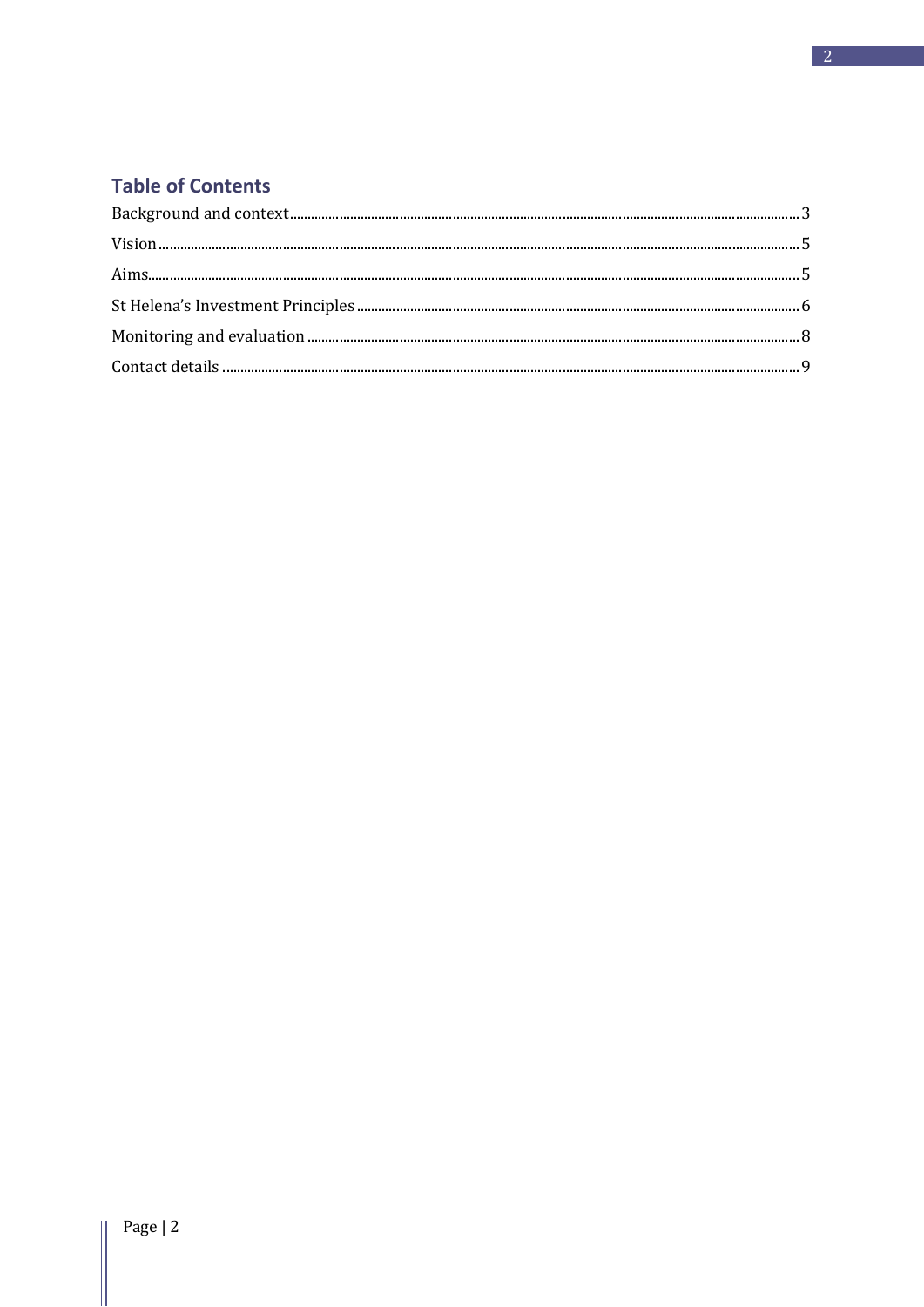## <span id="page-2-0"></span>**Background and context**

St Helena Government endorsed a new Sustainable Economic Development Plan (SEDP) 2018- 2028, which focused on addressing St Helena's trade imbalance and improving quality of life. The Goals of the SEDP are to:

- 1. Increase Exports
- 2. Substitute Imports
- 3. Attract Visitors and Increase Tourism
- 4. Mitigate impacts of inflation on the lowest income groups
- 5. Improve Land Productivity
- 6. Sustain and improve our Natural Capital
- 7. Improve Infrastructure
- 8. Develop, Maintain and Attract a Skilled Workforce
- 9. Develop the Digital Economy
- 10. Reduce Leakage of Income

The SEDP outlined St Helena's opportunities and comparative advantages. These are St Helena's natural resources and geography, use of the English language, use of the Great British Pound alongside the St Helena Pound, relatively inexpensive labour and property costs and low crime and corruption. St Helena's comparative disadvantages include limited land availability, population size and demographics, logistics and scale.

Determination of St Helena's comparative advantages and disadvantages led to the exploration of sectors which, when developed, could assist St Helena to improve its trade imbalance. Export sectors include: Tourism; Fisheries; Coffee; Satellite Ground Stations; Work from Home Jobs; Academia, Research and Conferences; Liquor, Wines and Beers; Ship Registry and Sailing Qualifications; Traditional Products; Honey and Honey Bees; and the Film Industry. Import substitution sectors include: Agriculture; Timber; Bricks, Blocks, Minerals and Rocks and Bottled **Water** 

In order to deliver the SEDP, investors should be supported to start-up and expand business, particularly where investment increases St Helena's exports, substitutes imports, provides investment opportunities for people living on St Helena to buy into, and retains the returns on investment within St Helena. The St Helena Government is currently working through a number of reforms to encourage investment in this regard.

**"As per an Investment Strategy for St Helena, private investment should be facilitated to start-up and expand business" (SEDP 2018- 2028)**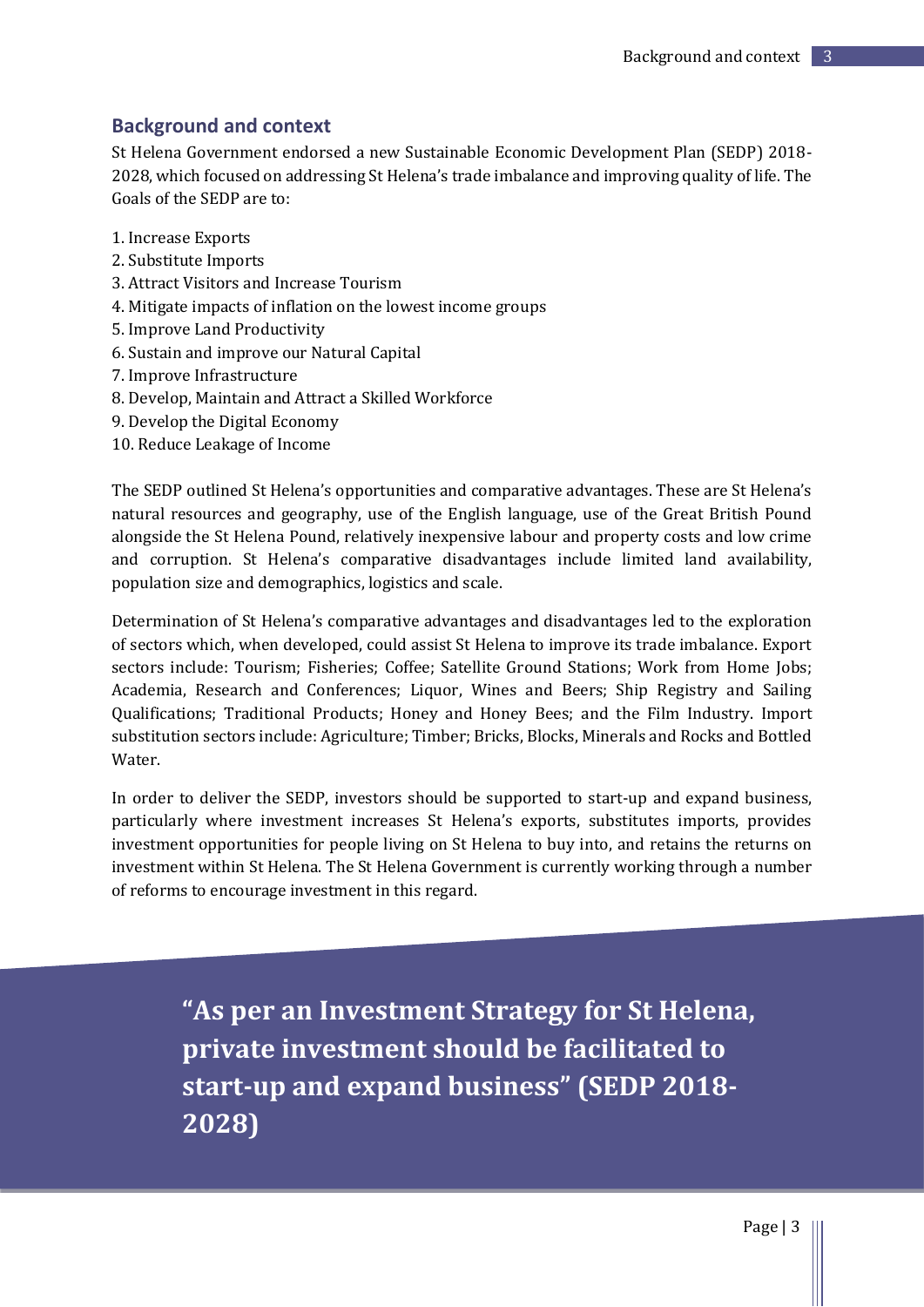# **Figure 1: Reforms update: Progress on implementing reforms necessary to open the island's economy to inward investment and increased tourism**

| <b>Tax</b>                                  | •Stage 1 of the tax reform package was introduced from 1st April 2011. This shifted the tax base towards consumption rather<br>than income, to account for future revenue from tourists. Further stages of the reform package, were introduced in 2019,<br>and will further incentivise the investment environment. |
|---------------------------------------------|---------------------------------------------------------------------------------------------------------------------------------------------------------------------------------------------------------------------------------------------------------------------------------------------------------------------|
| <b>Immigration</b>                          | •St Helena's immigration policy has been developed. The new policy, shall simplify processes and provide greater clarity.                                                                                                                                                                                           |
| Lands                                       | •The island's Land Development Control Plan is being developed, the intention being to ensure that this key planning<br>document is an enabler for future development.                                                                                                                                              |
| <b>Labour Market</b>                        | •St Helena Government currently has two surveys at various stages of completion, one focusing on Saints Overseas, and one<br>on Labour and Skills needs. This will inform the Shortage Occupations List used for immigration.                                                                                       |
| <b>Institutional</b><br><b>Arrangements</b> | •Divestment of non-core functions and rationalisation of the public sector were implemented in 2011. In 2021, Enterprise St<br>Helena came to the end of it's project funding and the visitor information service has be let as a private sector contract.                                                          |
| <b>Energy</b>                               | •St Helena is moving towards sourcing 100% of its energy needs from renewables, as per St Helena's Energy Strategy. This<br>will mean that energy costs will be less vulnerable to oil prices.                                                                                                                      |
| <b>Digital</b>                              | •St Helena is preparing to recieve superfast broadband in 2022 thanks to the Equiano fibre optic cable,                                                                                                                                                                                                             |

Page | 4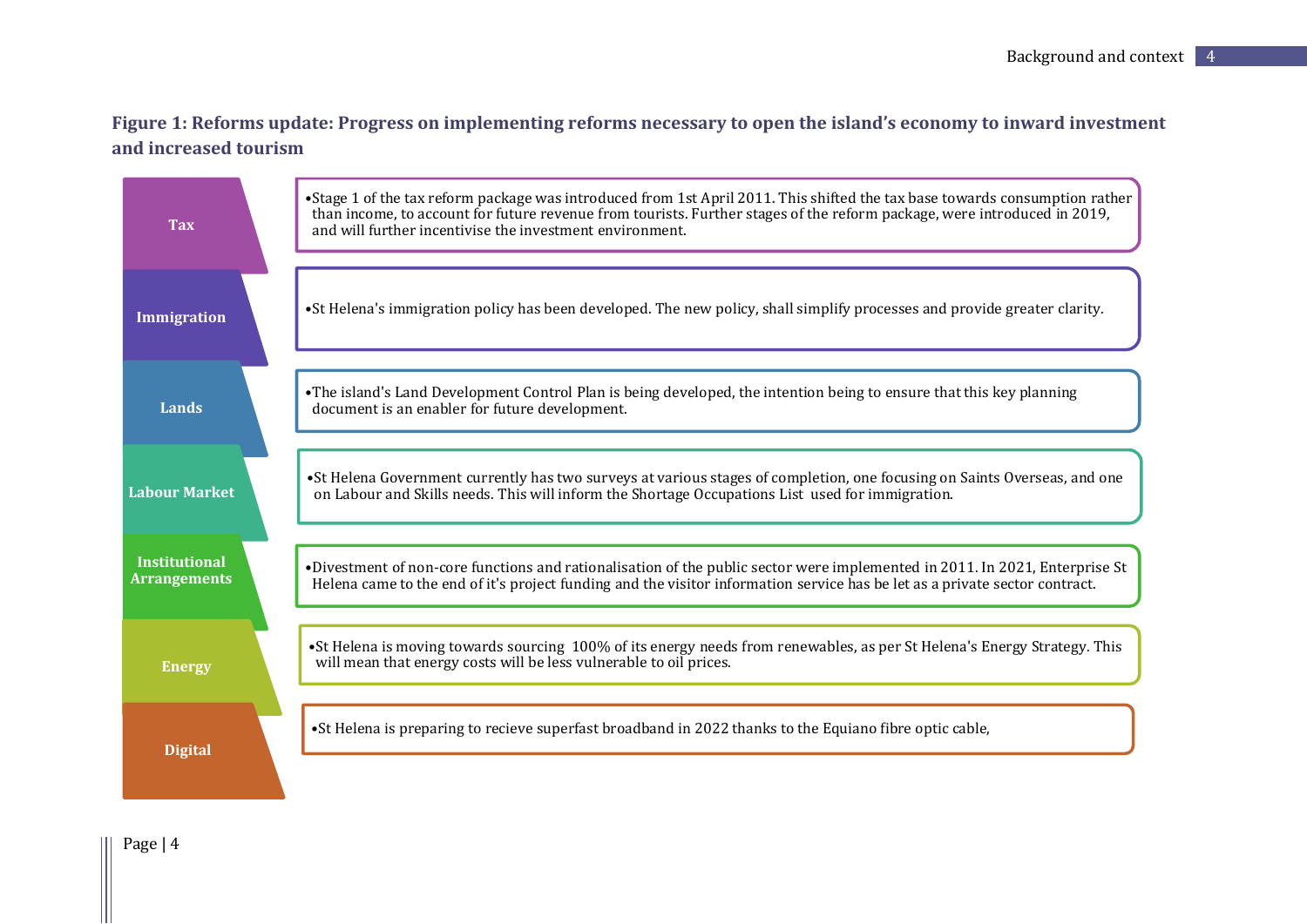#### <span id="page-4-0"></span>**Vision**

As laid out in the SEDP, SHG has an overall vision to achieve:

**"development which is economically, environmentally and socially sustainable by increasing standards of living and quality of life; not relying on aid payments from the UK in the longer term; whilst affording to maintain the island's infrastructure; achieve more money coming into St Helena than going out and sustain and improve St Helena's natural resources for this generation and the next."**

The purpose of this Investment Policy is to contribute to the achievement of this vision by attracting and maintaining investment in St Helena, thereby raising the standards of living providing sustainable business and employment opportunities, and increasing budget selfsufficiency.

In future, both investment by residents and non-residents, will be key in bringing about economic growth and development.

#### <span id="page-4-1"></span>**Aims**

The aims of the Investment Policy are shown below. The principles within this document which help to achieve these aims are noted to the right:

- i) Making the economy accessible to all potential investors by being an attractive destination to do business and encouraging a diversity of investors;
- ii) Ensuring maximum benefit from development for the island's economy and people;
- iii) Setting parameters for development to safeguard what is important for the people of St Helena;
- iv) Assisting the locally based private sector to compete effectively and efficiently in an open economy;

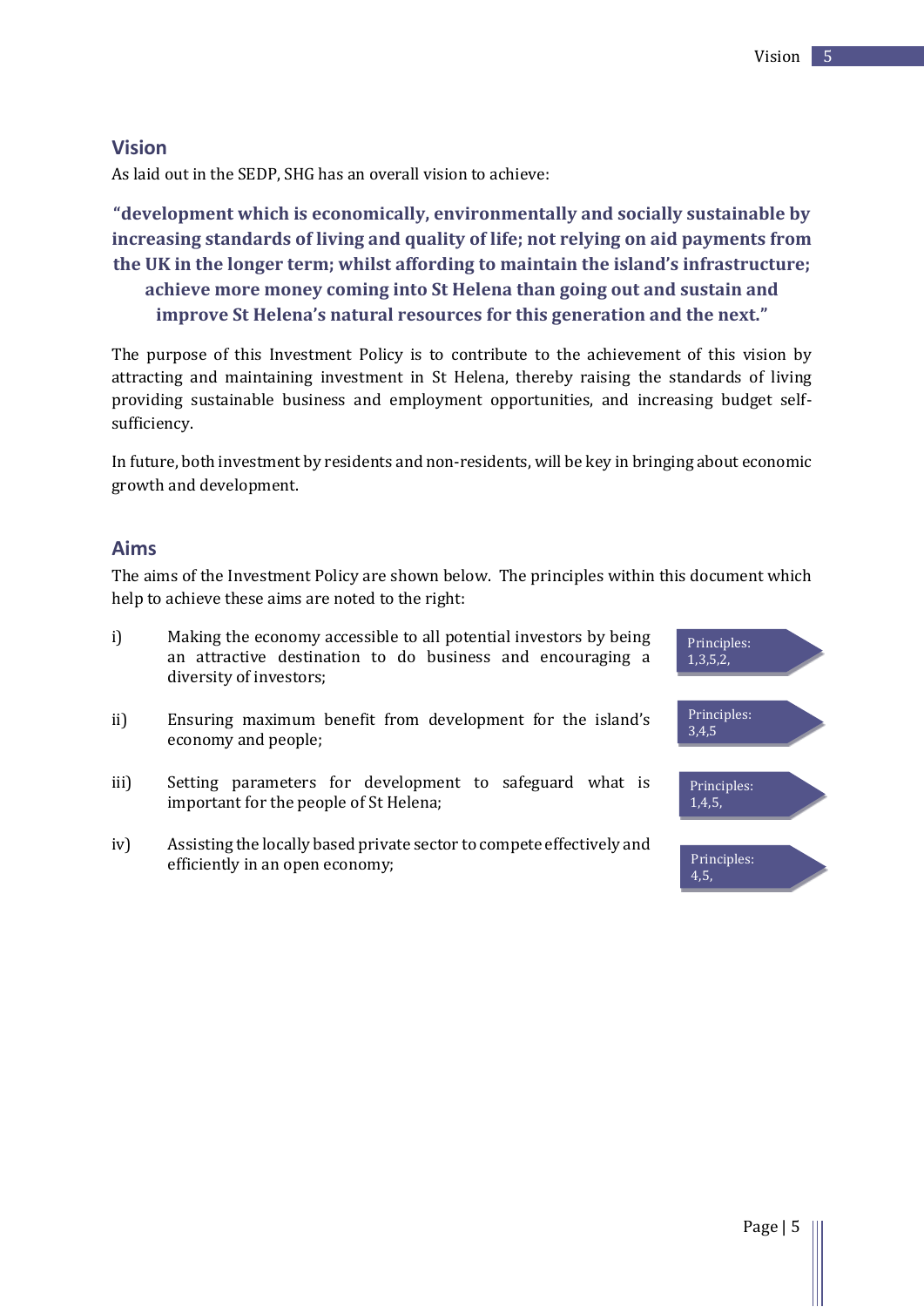#### <span id="page-5-0"></span>**St Helena's Investment Principles**

St Helena Government strives to continually improve its investment environment. As such, this policy sets out how we plan to facilitate investment to the island.

In order to foster business growth for both resident and non-resident investors, this Investment Policy sets out five principles which should shape all government policy on St Helena. The principles are:

- 1. Make St Helena a desirable and competitive destination to do business by removing barriers to investment.
- 2. Encourage growth through import substitution, export promotion and domestic production.
- 3. Support an economy which is accessible to all potential investors and promote investments across the economy.
- 4. Support the locally based private sector to compete in an open economy but, where possible, avoid being overly protective.
- 5. Promote fair, consistent and transparent decision making.

In promoting the above principles, SHG recognises that reforms will only stimulate investment and development if they are workable for businesses and investors at the operational level.

The remainder of this section outlines the rationale for adopting these aims.

#### **Reform Principle 1:**

*Make St Helena a desirable and competitive destination to do business by removing barriers to investment.* 

Barriers to investment are anything which unintentionally inhibits or prevents investment. This differs from a control, which is deliberately put in place to regulate investment in the public interest. It is our aim to, wherever possible and when it is in the public interest to do so, remove barriers to investment, in order to foster an active and business friendly investment environment.

St Helena Government recognises there are both "soft" and "hard" barriers to investment on the island. Hard barriers are normally easier to identify and include barriers created through legislation, formal processes and procedures. Soft barriers can be harder to identify as they normally evolve informally, such as not applying approaches or standards uniformly or in a timely and transparent manner.

St Helena Government will continue to ensure it protects the public interest. It is fully aware that any barrier it creates can have a negative effect on business; however, businesses may also create barriers to protect themselves from competition. Barriers can not only prevent some investments entirely, but in some instances create unnecessary business costs through added bureaucracy. As such, the St Helena Government will examine how it can reduce both soft and hard barriers to investment on the island.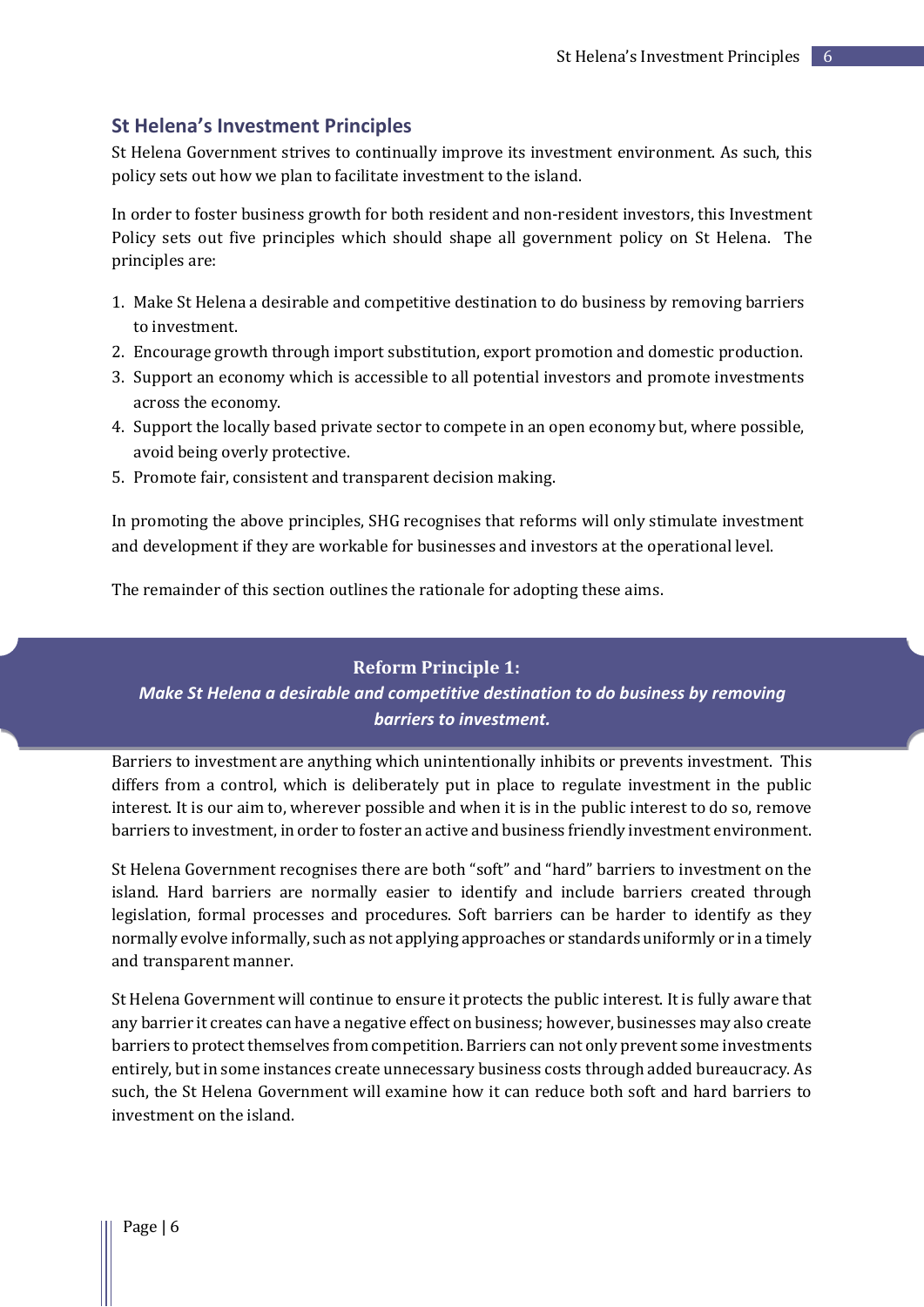**Reform Principle 2:** *Encourage growth through import substitution, export promotion and domestic production.*

Tourists and investors require certain standards for goods and services. In many cases if these are not available on-island they will need to be imported. This will result in import leakage, with funds spent on-island going back out, in order to provide imports. By stimulating domestic production, SHG can help to minimise the use of imports, creating more value added on the island and a larger economy.

Increased domestic production will help prevent export leakage. This normally occurs when a non-resident investor makes a profit in one country, but repatriates the funds, not investing it in the country where the profit was made. Businesses owned by residents, however, are more likely to keep profits and reinvest them on St Helena. As such, supporting domestic production will help to reduce export leakage.

In most economies exports are a significant element of the economy. This is not currently the case on St Helena. Improving this ratio will go some way towards making St Helena more selfsufficient and lead to a stronger and more stable economy.

**Reform Principle 3:** *Support an economy which is accessible to all potential investors and promote investments across the economy.* 

The introduction of an airport has provided opportunities for tourism-led economic

#### **Reform Principle 4:**

*Support the locally based private sector to compete in an open economy but, where possible, avoid being overly protective.* 

development. However, St Helena Government strives to promote investment growth throughout the economy as a whole. If there is a level playing field within each sector of the economy for investors, this will help prevent the island missing out on any opportunity arising.

St Helena Government respects that competition is a key energising force driving economic growth, innovation and the efficient allocation of scarce resources. For the island to get the most out of the opportunities presented by investment, domestic firms will need to be supported to compete at international standards.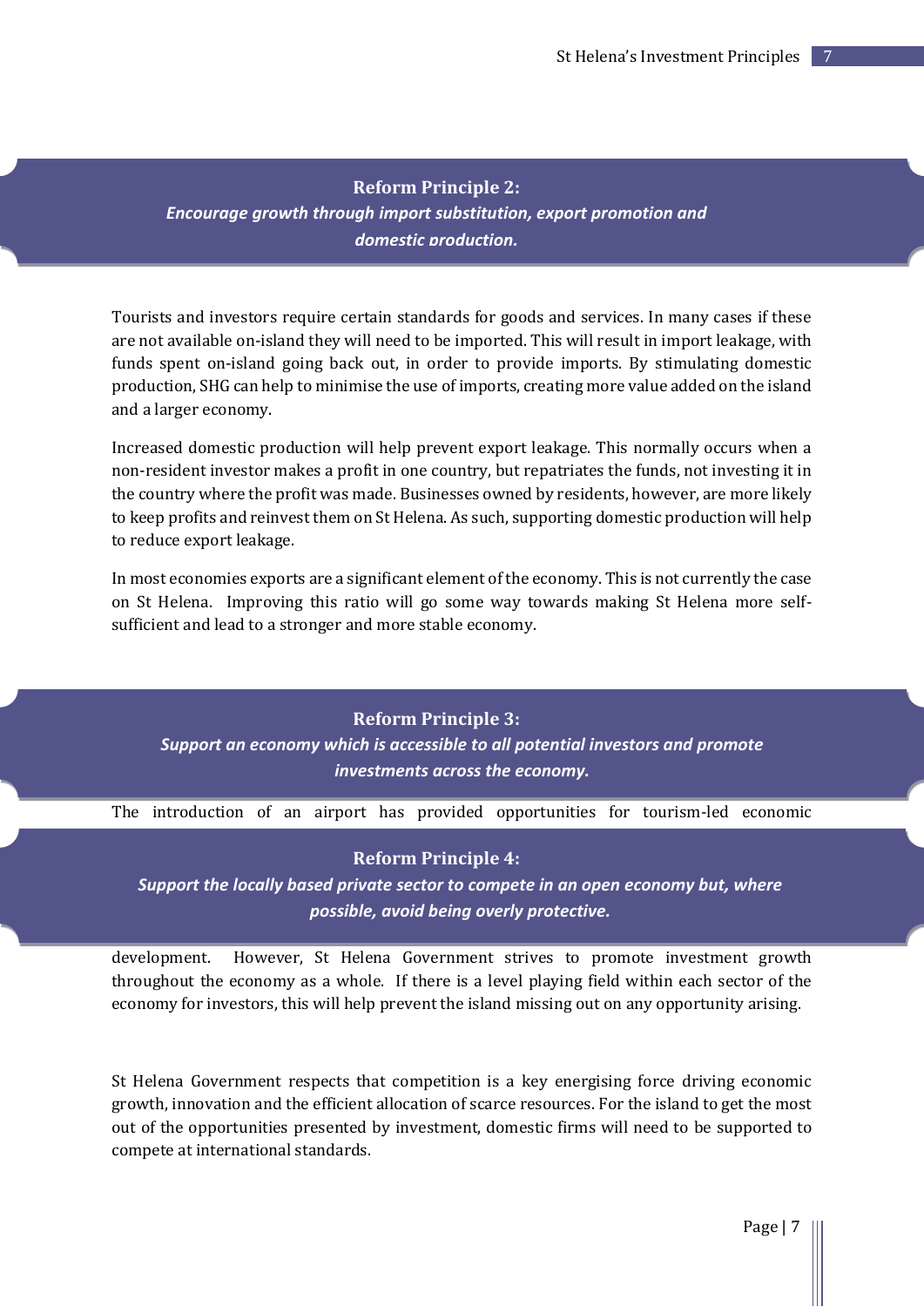This aim, however, must be balanced against the fact that St Helena is a small economy. Concentrated markets, natural monopolies and protectionist policies are likely to emerge in such a situation. The government must therefore, wherever possible, ensure it injects competition into these markets, to obtain value for money for the public and protect the rights of the consumer.

> **Reform Principle 5:** *Promote fair, consistent and transparent decision making.*

Throughout the history of the island, legislation has been written and amended in such a way that aspects of decision making are often discretionary, not allowing, before the fact, firms to judge the outcome of decisions. On occasion this has led to uncertainty, as sometimes regulations were not uniformly applied or they were interpreted differently by different individuals and/or departments, or long delays in making decisions resulted in real costs to investors.

Conducting business and investing in this environment is normally sub-optimal, as uncertainty creates risk. This creates costs for businesses, as they may insure against this risk, take a hit if it interprets regulations differently from the decision maker or simply not conduct certain business activities.

As such, St Helena Government will, where possible, continue to remove discretionary powers from legislation, and will ensure decision making is fair, open and transparent, which will itself foster a business and investor friendly environment.

#### <span id="page-7-0"></span>**Monitoring and evaluation**

St Helena Government will continuously monitor and evaluate its achievements against this policy. As reforms come on stream and barriers to investment are reviewed (according to the accompanying action plan), the success of this policy in shaping the reform/review will be evaluated.

St Helena Government's Sustainable Development Team will take the lead role in evaluating the success of this policy.